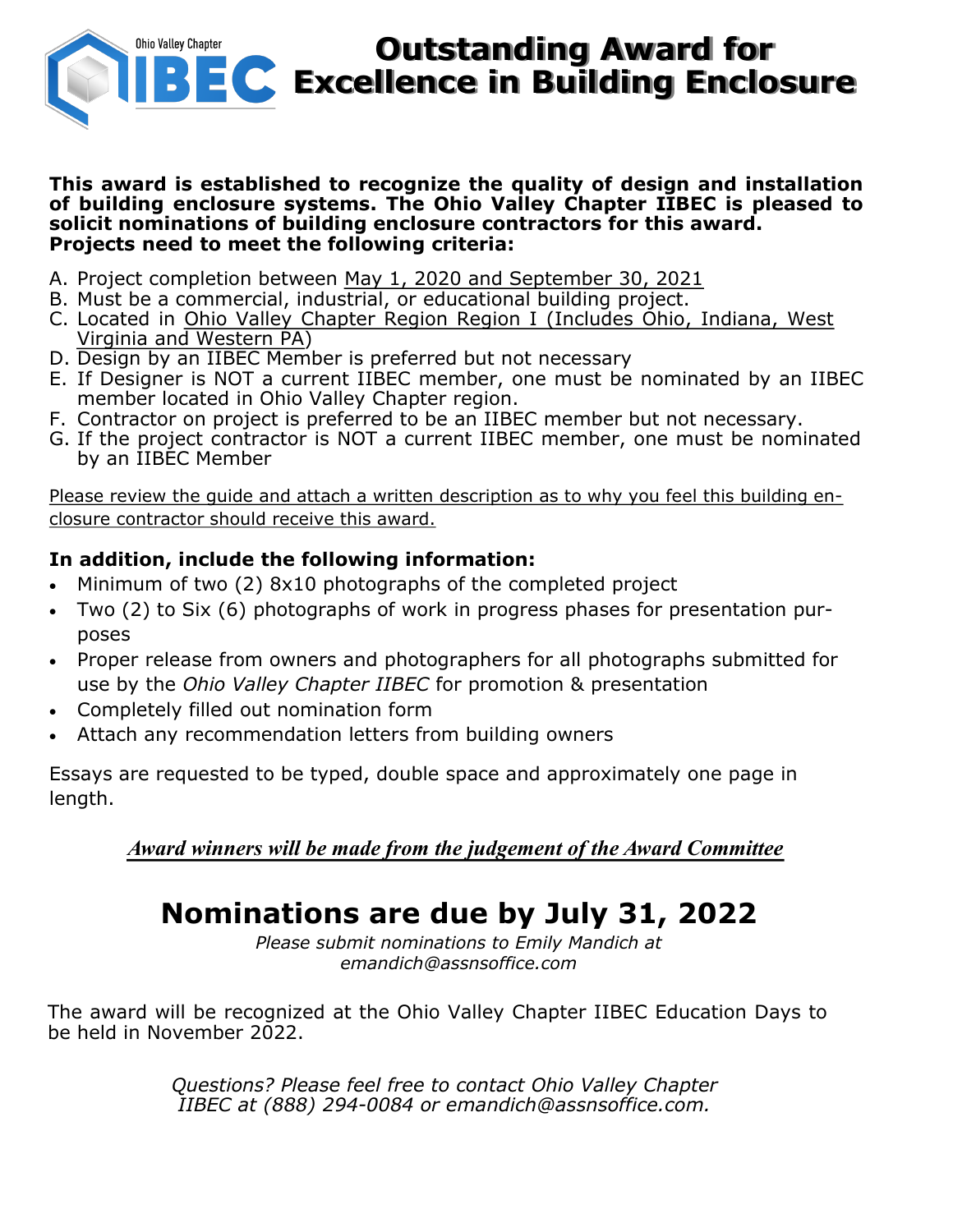

## **Outstanding Award for Excellence in Building Enclosure**

Nomination Form

### **OVC IIBEC Member Submitting Nomination**

| Name                                         | <b>IIBEC Member Number</b>                                                                                           |                         |
|----------------------------------------------|----------------------------------------------------------------------------------------------------------------------|-------------------------|
|                                              |                                                                                                                      |                         |
| <b>Building Enclosure Contractor Company</b> |                                                                                                                      |                         |
| Name                                         |                                                                                                                      |                         |
| Address                                      |                                                                                                                      |                         |
|                                              |                                                                                                                      |                         |
|                                              |                                                                                                                      |                         |
| <b>Project Details</b>                       |                                                                                                                      | (ORCA, IRCA, AIA, etc.) |
| Project Name                                 |                                                                                                                      |                         |
| Project Address                              |                                                                                                                      |                         |
| Roof Design                                  | <u> 1999 - Johann Barbara, martxa alemaniar argumentuar argumentuar argumentuar argumentuar argumentuar argument</u> |                         |
|                                              |                                                                                                                      |                         |
|                                              |                                                                                                                      |                         |
|                                              |                                                                                                                      |                         |
|                                              |                                                                                                                      |                         |
|                                              |                                                                                                                      |                         |
|                                              |                                                                                                                      |                         |
| <b>Address</b>                               |                                                                                                                      |                         |
|                                              |                                                                                                                      |                         |

E-mail Address **Professional Affiliation (ORCA, IRCA, AIA, etc.)** Professional Affiliation (ORCA, IRCA, AIA, etc.)

*Please see the attached form for rules of the nomination as well as the nomination guide.*